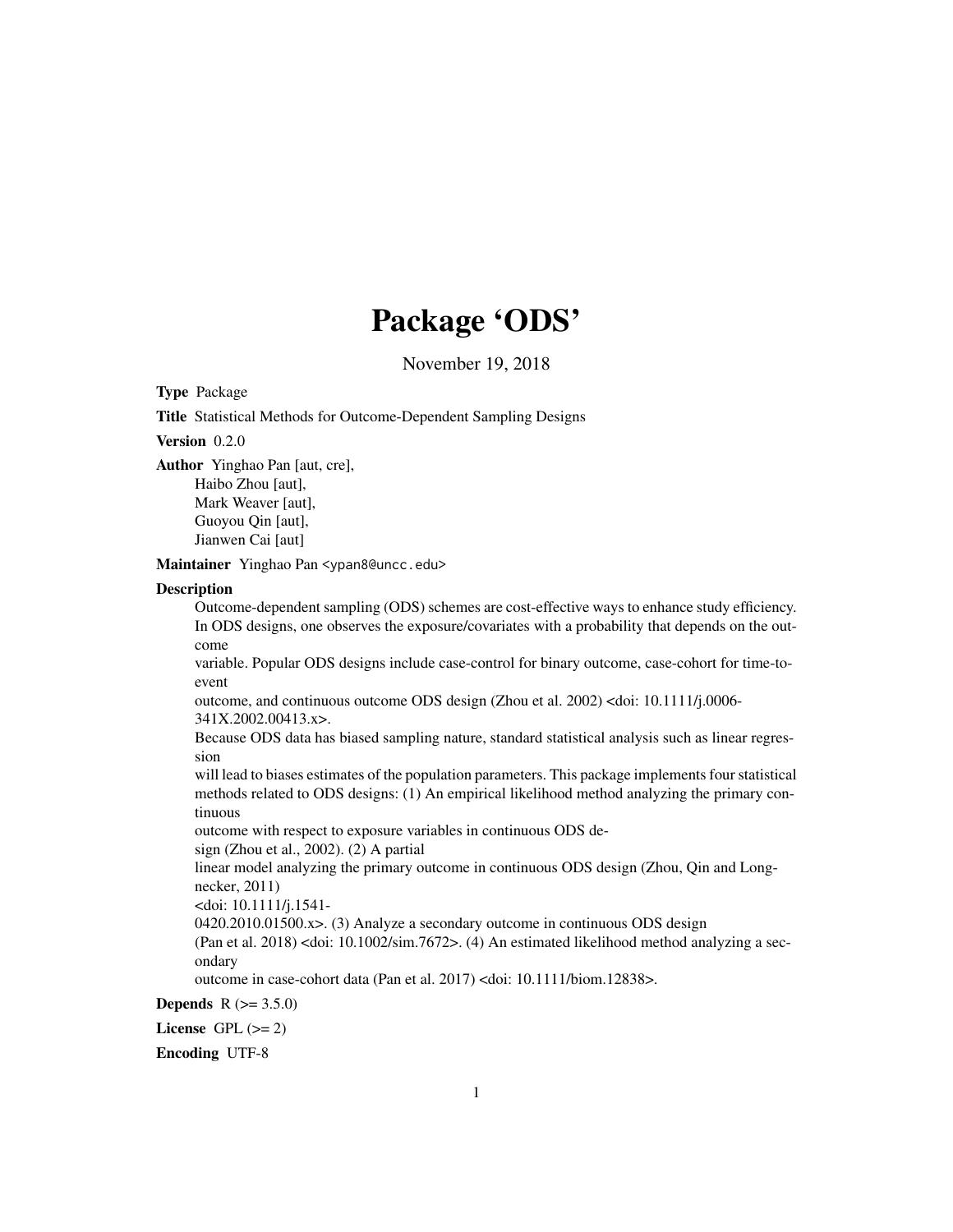<span id="page-1-0"></span>

# LazyData true

RoxygenNote 6.1.0

**Imports** cubature  $(>= 1.4-1)$ , survival  $(>= 2.42-3)$ , utils, stats

URL <https://github.com/Yinghao-Pan/ODS>

BugReports <https://github.com/Yinghao-Pan/ODS/issues>

NeedsCompilation no

Repository CRAN

Date/Publication 2018-11-19 17:50:03 UTC

# R topics documented:

| Index | 18 |
|-------|----|

Bfct *power basis functions of a spline of given degree*

# Description

Bfct returns the power basis functions of a spline of given degree.

# Usage

Bfct(x, degree, knots, der)

# Arguments

| x      | n by 1 matrix of the independent variable  |
|--------|--------------------------------------------|
| degree | the order of spline                        |
| knots  | the knots location                         |
| der    | the der-order derivative. The default is 0 |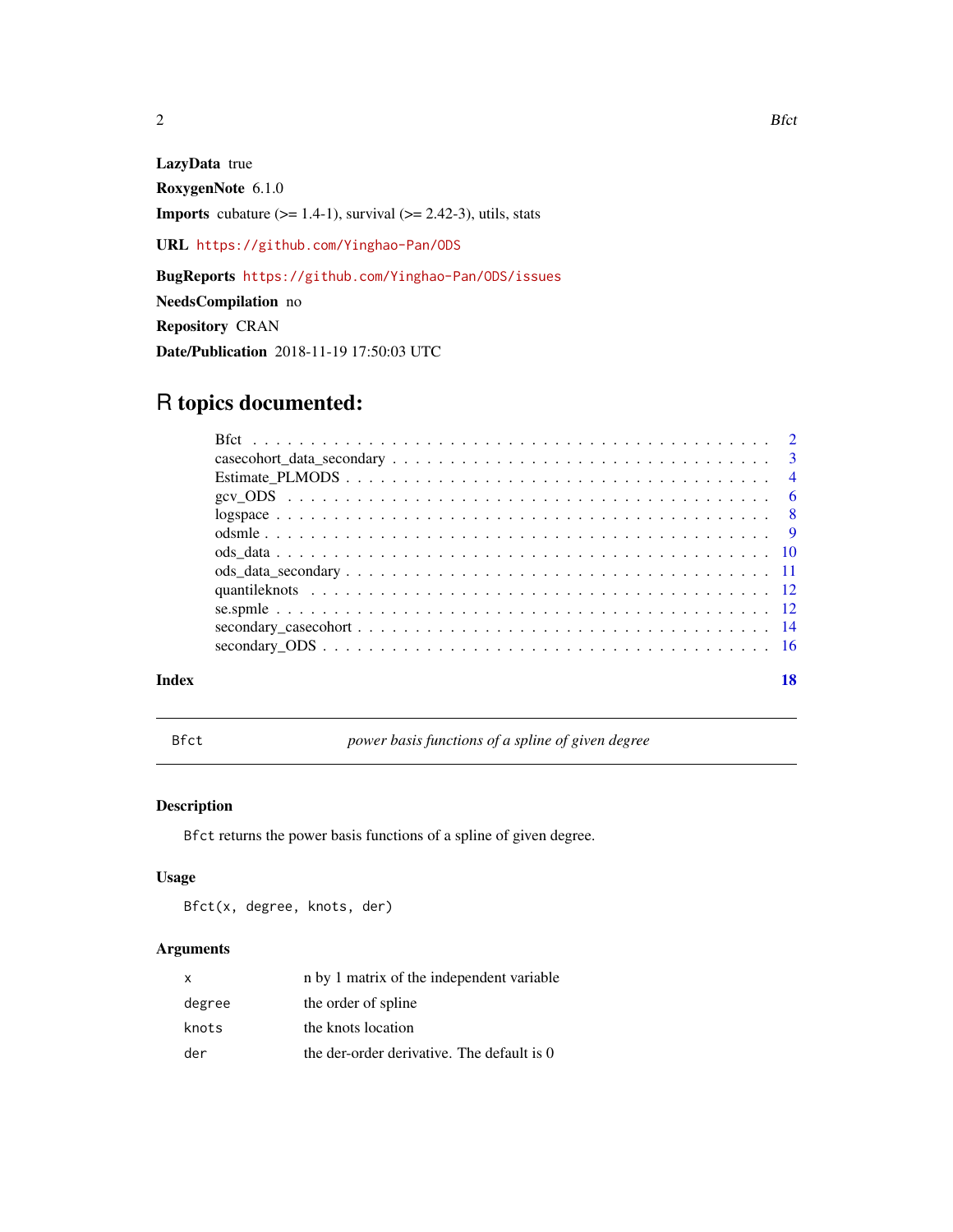# <span id="page-2-0"></span>Value

n by (1+degree+nknots) matrix corresponding to the truncated power spline basis with knots and specified degree.

# Examples

```
library(ODS)
```

```
x \leftarrow \text{matrix}(c(1, 2, 3, 4, 5), ncol=1)degree <- 2
knots <-c(1,3,4)
```

```
casecohort_data_secondary
```
Bfct(x, degree, knots)

*Data example for the secondary analysis in case-cohort design*

# Description

Data example for the secondary analysis in case-cohort design

# Usage

casecohort\_data\_secondary

# Format

A data frame with 1000 rows and 15 columns:

subj\_ind An indicator variable for each subject:  $1 = \text{SRS}, 2 = \text{supplemental cases}, 0 = \text{NVsample}$ 

T observation time for failure outcome

Delta event indicator

Y2 a continuous secondary outcome

X expensive exposure

- Z11 first covariate in the linear regression model
- Z12 second covariate in the linear regression model
- Z13 third covariate in the linear regression model
- Z14 fourth covariate in the linear regression model
- Z21 first covariate in the Cox model
- Z22 second covariate in the Cox model
- Z23 third covariate in the Cox model
- Z31 first covariate that is related to the conditional distribution of X given other covariates
- Z32 second covariate that is related to the conditional distribution

Z33 thid covariate that is related to the conditional distribution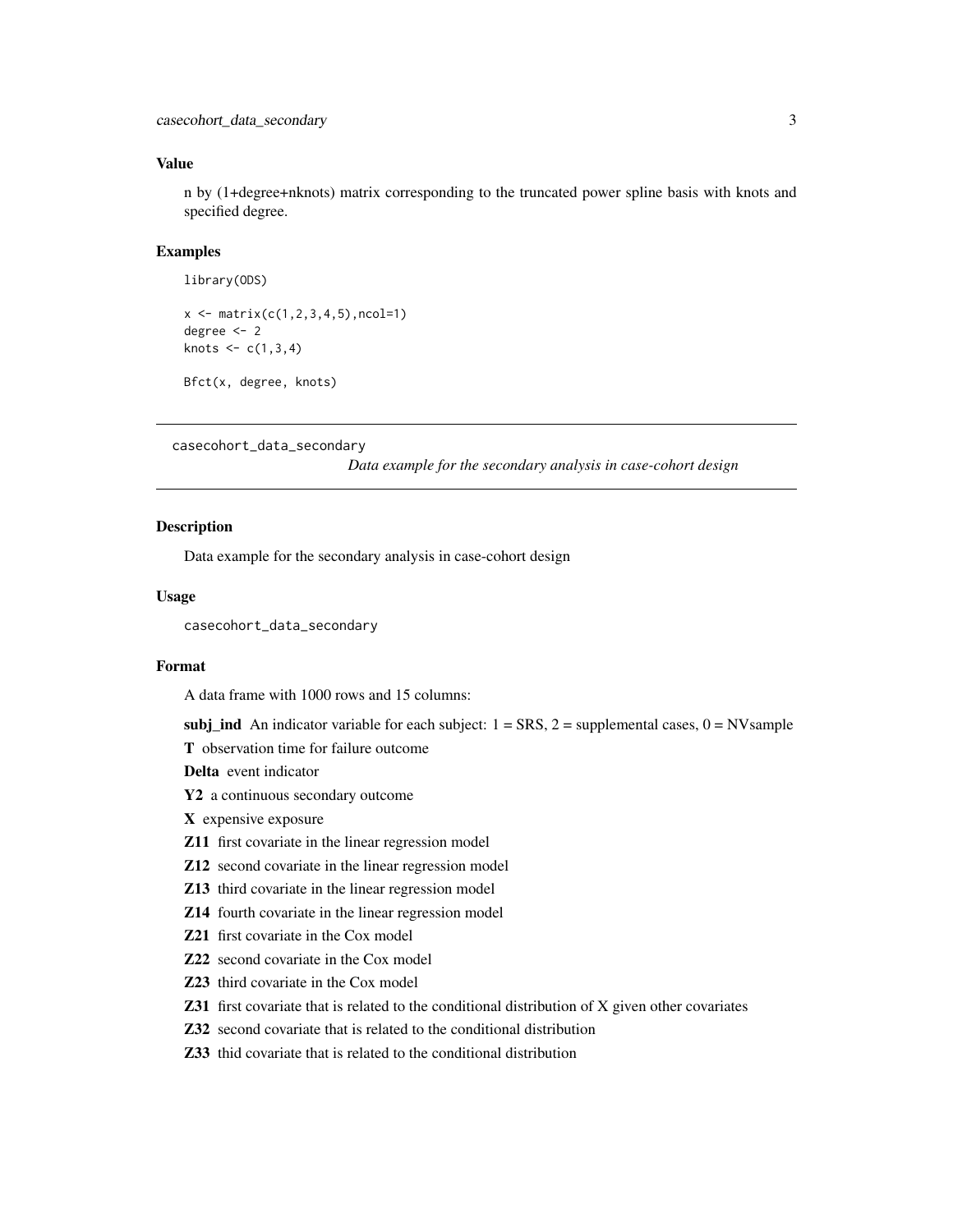# <span id="page-3-0"></span>Source

A simulated data set

Estimate\_PLMODS *Partial linear model for ODS data*

# Description

Estimate\_PLMODS computes the estimate of parameters in a partial linear model in the setting of outcome-dependent sampling. See details in Zhou, Qin and Longnecker (2011).

# Usage

Estimate\_PLMODS(X, Y, Z, n\_f, eta00, q\_s, Cpt, mu\_Y, sig\_Y, degree, nknots, tol, iter)

# Arguments

| X      | n by 1 matrix of the observed exposure variable                                                                                                                                                                             |
|--------|-----------------------------------------------------------------------------------------------------------------------------------------------------------------------------------------------------------------------------|
| Y      | n by 1 matrix of the observed outcome variable                                                                                                                                                                              |
| Z      | n by p matrix of the other covariates                                                                                                                                                                                       |
| $n_f$  | $n_f = c(n0, n1, n2)$ , where no is the SRS sample size, n i is the size of the<br>supplemental sample chosen from (-infty, mu_Y-a*sig_Y), n2 is the size of the<br>supplemental sample chosen from (mu_Y+a*sig_Y, +infty). |
| eta00  | a column matrix. eta $0 = (theta^T p i^T v^T s i g 0_s q)^T$ where theta=(alpha <sup><math>\alpha</math></sup> T,<br>gamma^T)^T. We refer to Zhou, Qin and Longnecker (2011) for details of these<br>notations.             |
| $q_s$  | smoothing parameter                                                                                                                                                                                                         |
| Cpt    | cut point a                                                                                                                                                                                                                 |
| $mu_Y$ | mean of $Y$ in the population                                                                                                                                                                                               |
| sig_Y  | standard deviation of Y in the population                                                                                                                                                                                   |
| degree | degree of the truncated power spline basis, default value is 2                                                                                                                                                              |
| nknots | number of knots of the truncated power spline basis, default value is 10                                                                                                                                                    |
| tol    | convergence criteria, the default value is 1e-6                                                                                                                                                                             |
| iter   | maximum iteration number, the default value is 30                                                                                                                                                                           |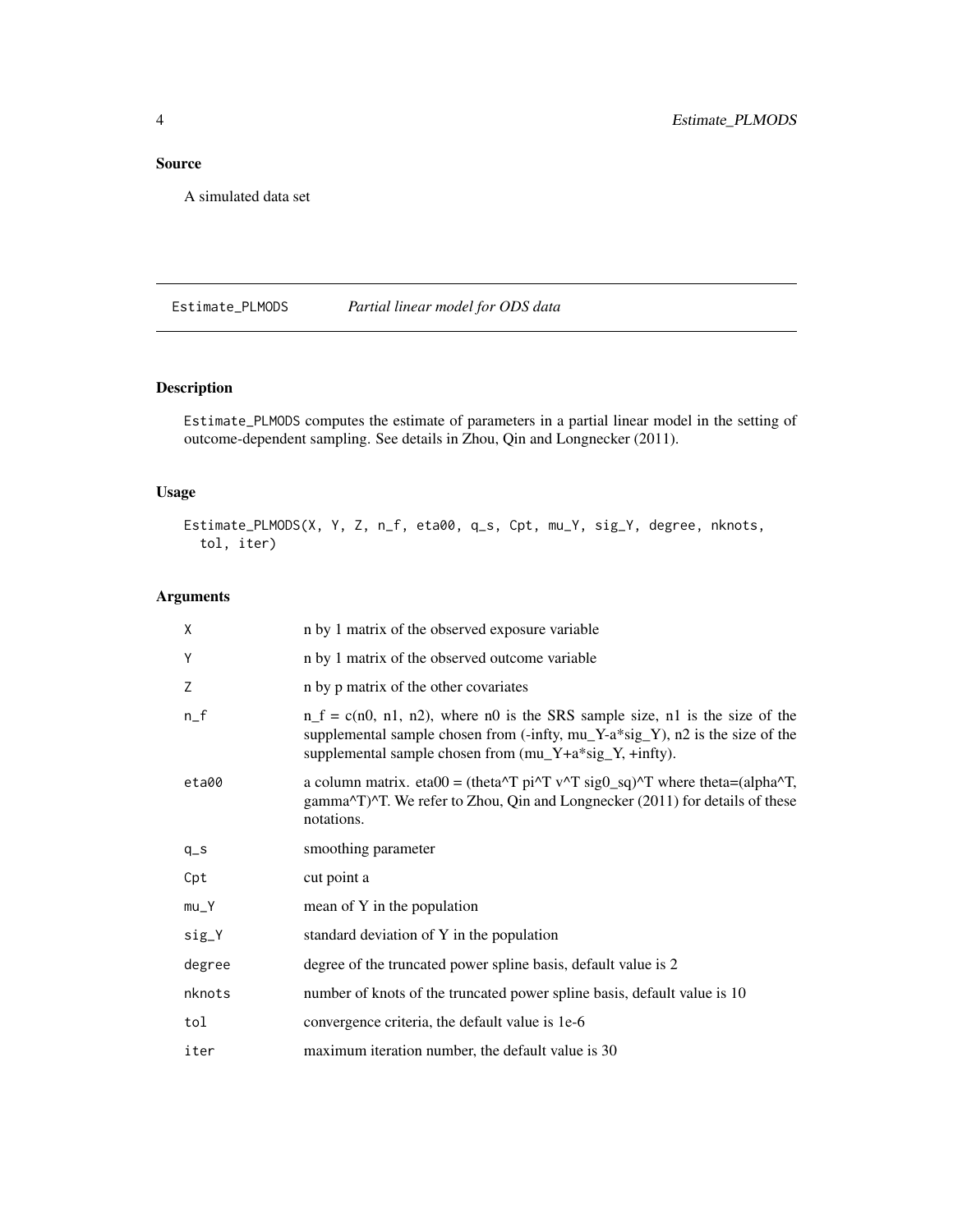#### Details

We assume that in the population, the primary outcome variable Y follows the following partial linear model:

$$
E(Y|X, Z) = g(X) + Z^T \gamma
$$

where X is the expensive exposure, Z are other covariates. In ODS design, a simple random sample is taken from the full cohort, then two supplemental samples are taken from two tails of Y, i.e.  $(-\text{Infty Y - a} * \text{sig}_Y)$  and  $(mu_Y + a * \text{sig}_Y, +\text{Infty})$ . Because ODS data has biased sampling nature, naive regression analysis will yield biased estimates of the population parameters. Zhou, Qin and Longnecker (2011) describes a semiparametric empirical likelihood estimator for estimating the parameters in the partial linear model.

#### Value

Parameter estimates and standard errors for the partial linear model:

$$
E(Y|X,Z) = g(X) + Z^T \gamma
$$

where the unknown smooth function g is approximated by a spline function with fixed knots. The results contain the following components:

| alpha    | spline coefficient                                  |
|----------|-----------------------------------------------------|
| gam      | other linear regression coefficients                |
| std_gam  | standard error of gam                               |
| cov_mtxa | covariance matrix of alpha                          |
| step     | numbers of iteration requied to acheive convergence |
| pi0      | estimated notation pi                               |
| v0       | estimated notation vtheta                           |
| sig0_sq0 | estimated variance of error                         |

```
library(ODS)
# take the example data from the ODS package
# please see the documentation for details about the data set ods_data
nknots = 10
degree = 2# get the initial value of the parameters from standard linear regression based on SRS data #
dataSRS = ods_data[1:200, ]YS = dataSRS[, 1]XS = dataSRS[, 2]ZS = dataSRS[, 3:5]knots = quantileknots(XS, nknots, 0)
# the power basis spline function
MS = Bfct(as.matrix(XS), degree, knots)
```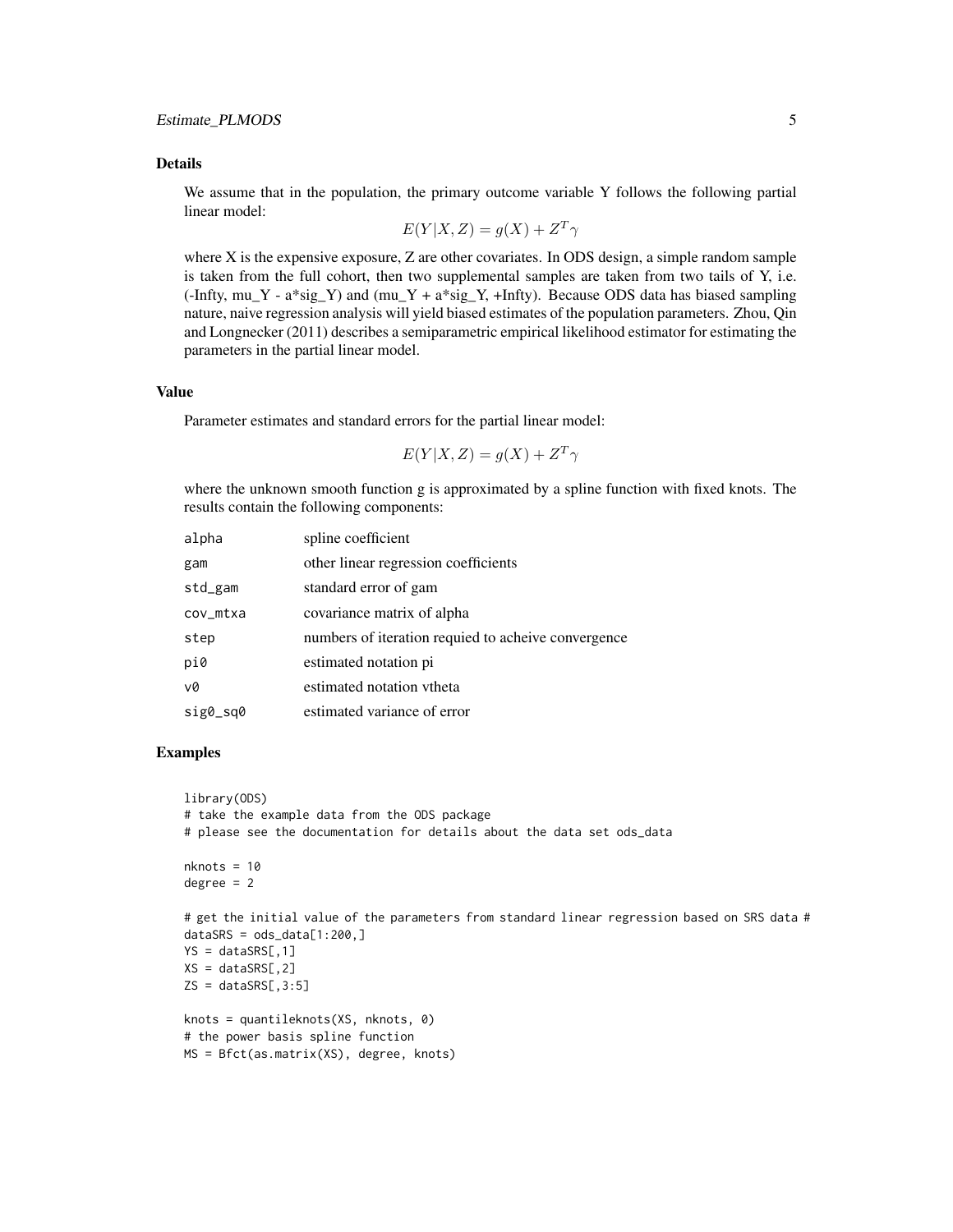```
DS = \text{cbind(MS, ZS)}theta00 = as.numeric(lm(YS \sim DS -1)$coefficients)
sig0_sq00 = var(YS - DS %*% theta00)pi00 = c(0.15, 0.15)v00 = c(0, 0)eta00 = matrix(c(theta00, pi00, v00, sig0_sq00), ncol=1)
mu_Y = mean(YS)
sig_Y = sd(YS)Y = matrix(ods_data[, 1])X = matrix(ods_data[, 2])Z = matrix(ods_data[, 3:5], nrow=400)# In this ODS data, the supplemental samples are taken from (-Infty, mu_Y-a*sig_Y) #
# and (mu_Y+a*sig_Y, +Infty), where a=1 #
n_f = c(200, 100, 100)
Cpt = 1# GCV selection to find the optimal smoothing parameter #
q_s1 = \text{logspace}(-6, 7, 10)gcv1 = rep(0, 10)for (j in 1:10) {
  result = Estimate_PLMODS(X,Y,Z,n_f,eta00,q_s1[j],Cpt,mu_Y,sig_Y)
 etajj = matrix(c(result$alpha, result$gam, result$pi0, result$v0, result$sig0_sq0), ncol=1)
  gcv1[j] = gcv_0DS(X, Y, Z, n_f, etajj, q_s1[j], Cpt, mu_Y, sig_Y)}
b = which(gcv1 == min(gcv1))q_s = q_s1[b]q_s
# Estimation of the partial linear model in the setting of outcome-dependent sampling #
result = Estimate_PLMODS(X, Y, Z, n_f, eta00, q_s, Cpt, mu_Y, sig_Y)
result
```

| gcv | <b>ODS</b> |
|-----|------------|
|     |            |

Generalized cross-validation for ODS data

# Description

gcv\_ODS calculates the generalized cross-validation (GCV) for selecting the smoothing parameter in the setting of outcome-dependent sampling. The details can be seen in Zhou, Qin and Longnecker (2011) and its supplementary materials.

#### Usage

```
gcv_ODS(X, Y, Z, n_f, eta, q_s, Cpt, mu_Y, sig_Y, degree, nknots)
```
<span id="page-5-0"></span>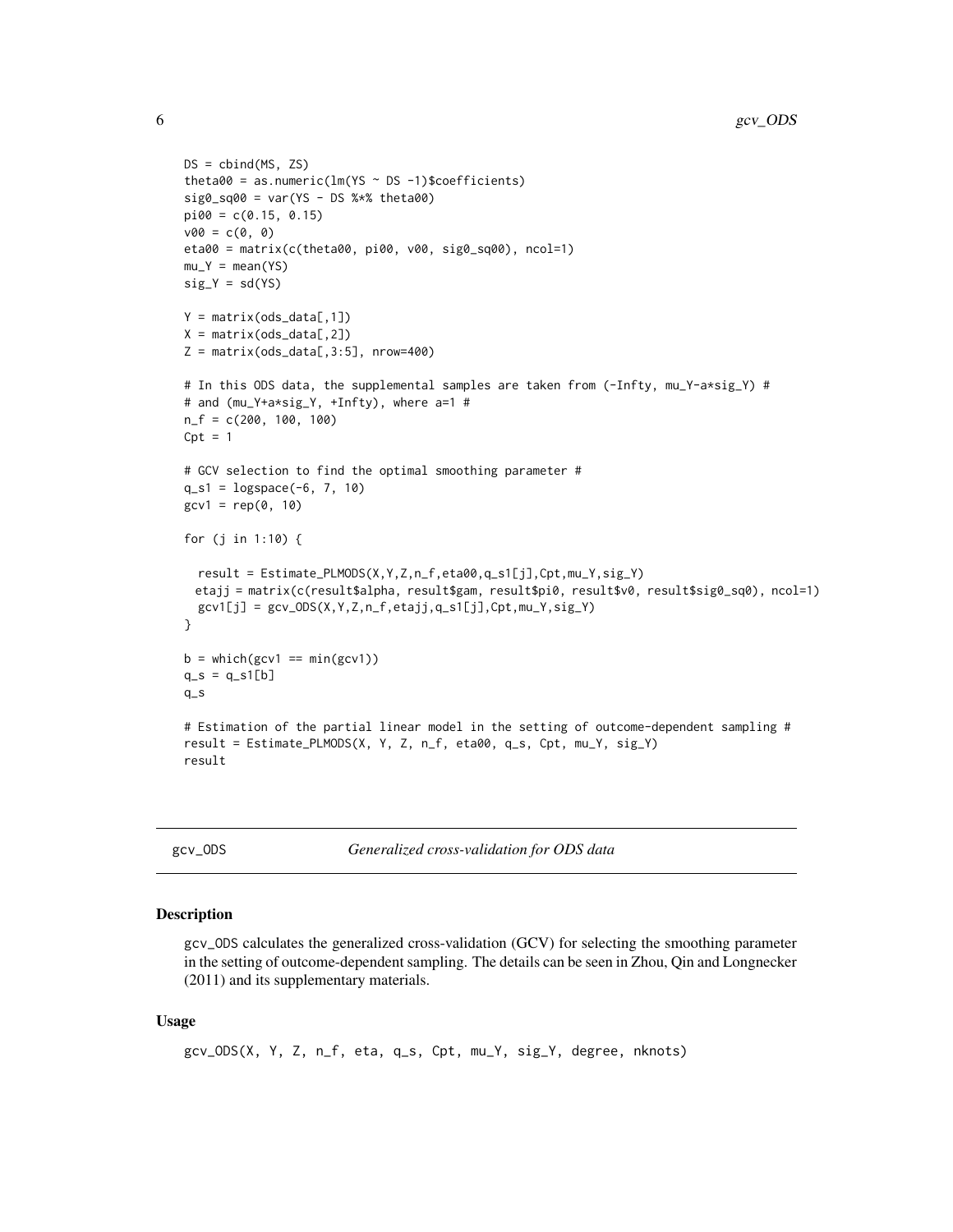#### $gcv\_ODS$  7

# Arguments

| X      | n by 1 matrix of the observed exposure variable                                                                                                                                                                                                                                             |
|--------|---------------------------------------------------------------------------------------------------------------------------------------------------------------------------------------------------------------------------------------------------------------------------------------------|
| Y      | n by 1 matrix of the observed outcome variable                                                                                                                                                                                                                                              |
| Z      | n by p matrix of the other covariates                                                                                                                                                                                                                                                       |
| $n_f$  | $n_f = c(n0, n1, n2)$ , where no is the SRS sample size, n1 is the size of the<br>supplemental sample chosen from (-infty, mu_Y-a*sig_Y), n2 is the size of the<br>supplemental sample chosen from (mu_Y+a*sig_Y, +infty).                                                                  |
| eta    | a column matrix. eta = (theta <sup><math>\wedge</math></sup> T pi $\wedge$ <sup>T</sup> v $\wedge$ <sup>T</sup> sig $0$ _sq) $\wedge$ <sup>T</sup> where theta=(alpha $\wedge$ <sup>T</sup> ,<br>gamma^T)^T. We refer to Zhou, Qin and Longnecker (2011) for details of these<br>notations. |
| $q_s$  | smoothing parameter                                                                                                                                                                                                                                                                         |
| Cpt    | cut point a                                                                                                                                                                                                                                                                                 |
| $mu_Y$ | mean of Y in the population                                                                                                                                                                                                                                                                 |
| sig_Y  | standard deviation of Y in the population                                                                                                                                                                                                                                                   |
| degree | degree of the truncated power spline basis, default value is 2                                                                                                                                                                                                                              |
| nknots | number of knots of the truncated power spline basis, default value is 10                                                                                                                                                                                                                    |

# Value

the value of generalized cross-validation score

```
library(ODS)
# take the example data from the ODS package
# please see the documentation for details about the data set ods_data
nknots = 10
degree = 2
# get the initial value of the parameters from standard linear regression based on SRS data #
dataSRS = ods_data[1:200, ]YS = dataSRS[,1]
XS = dataSRS[, 2]ZS = dataSRS[, 3:5]knots = quantileknots(XS, nknots, 0)
# the power basis spline function
MS = Bfct(as.matrix(XS), degree, knots)
DS = \text{cbind}(\text{MS}, \text{ ZS})theta00 = as.numeric(lm(YS \sim DS -1)$coefficients)
sig0_sq00 = var(YS - DS %*% theta00)pi00 = c(0.15, 0.15)v00 = c(0, 0)eta00 = matrix(c(theta00, pi00, v00, sig0_sq00), ncol=1)
mu_Y = mean(YS)
```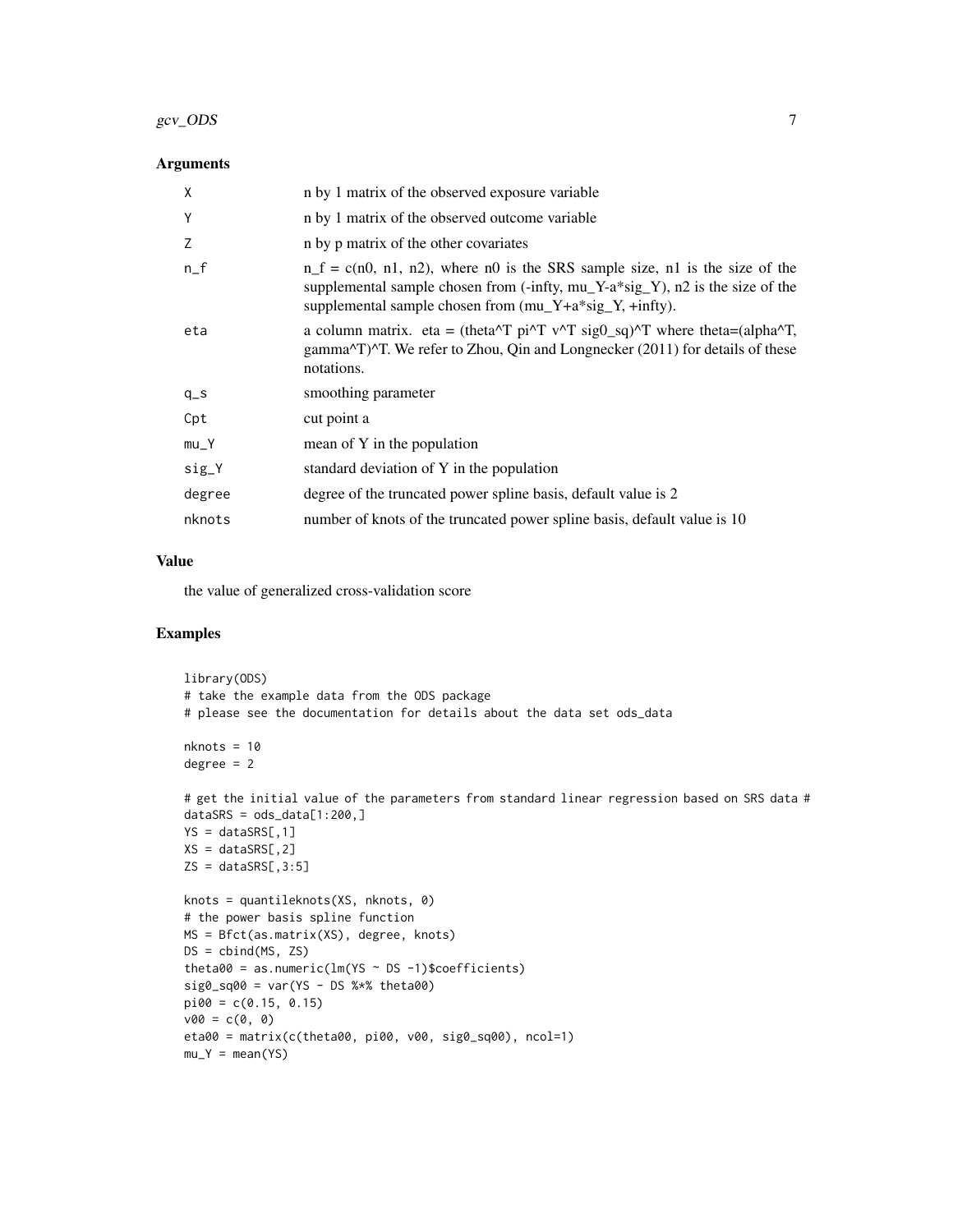```
sig_Y = sd(YS)Y = matrix(ods_data[, 1])X = matrix(ods_data[, 2])Z = matrix(ods_data[, 3:5], nrow=400)# In this ODS data, the supplemental samples are taken from (-Infty, mu_Y-a*sig_Y) #
# and (mu_Y+a*sig_Y, +Infty), where a=1 #
n_f = c(200, 100, 100)
Cpt = 1# GCV selection to find the optimal smoothing parameter #
q_s1 = \text{logspace}(-6, 7, 10)gcv1 = rep(0, 10)for (j in 1:10) {
  result = Estimate_PLMODS(X,Y,Z,n_f,eta00,q_s1[j],Cpt,mu_Y,sig_Y)
 etajj = matrix(c(result$alpha, result$gam, result$pi0, result$v0, result$sig0_sq0), ncol=1)
  gcv1[j] = gcv_0DS(X, Y, Z, n_f, etajj, q_s1[j], Cpt, mu_Y, sig_Y)}
b = which(gcv1 == min(gcv1))q_s = q_s1[b]q_s
# Estimation of the partial linear model in the setting of outcome-dependent sampling #
result = Estimate_PLMODS(X, Y, Z, n_f, eta00, q_s, Cpt, mu_Y, sig_Y)
result
```
logspace *Generate logarithmically spaced vector*

# Description

logspace generates n logarithmically spaced points between 10^d1 and 10^d2. The utility of this function is equivalent to logspace function in matlab.

# Usage

logspace(d1, d2, n)

#### Arguments

| d1 | first bound      |
|----|------------------|
| d2 | second bound     |
| n  | number of points |

<span id="page-7-0"></span>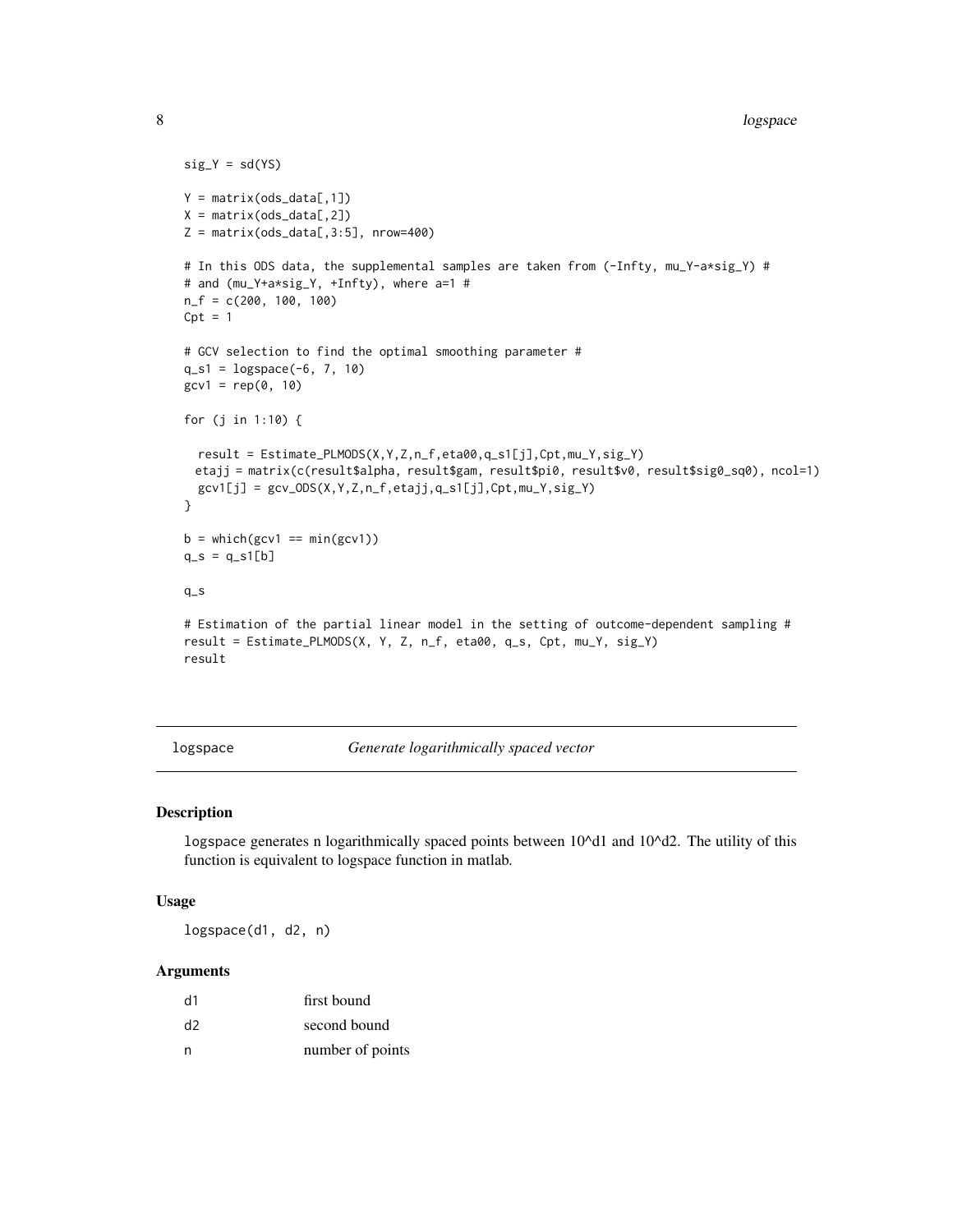#### <span id="page-8-0"></span>odsmle **9**

# Value

a vector of n logarithmically spaced points between 10^d1 and 10^d2.

# Examples

logspace(-6,7,30)

odsmle *MSELE estimator for analyzing the primary outcome in ODS design*

# Description

odsmle provides a maximum semiparametric empirical likelihood estimator (MSELE) for analyzing the primary outcome Y with respect to expensive exposure and other covariates in ODS design (Zhou et al. 2002).

# Usage

odsmle(Y, X, beta, sig, pis, a, rs.size, size, strat)

#### **Arguments**

| Y       | vector for the primary response                                                                                                                                                                   |
|---------|---------------------------------------------------------------------------------------------------------------------------------------------------------------------------------------------------|
| X       | the design matrix with a column of 1's for the intercept                                                                                                                                          |
| beta    | starting parameter values for the regression coefficients that relate Y to X.                                                                                                                     |
| sig     | starting parameter values for the error variance of the regression.                                                                                                                               |
| pis     | starting parameter values for the stratum probabilities (the probability that Y<br>belongs to certain stratum) e.g. $pis = c(0.1, 0.8, 0.1)$ .                                                    |
| a       | vector of cutpoints for the primary response (e.g., $a = c(-2.5,2)$ )                                                                                                                             |
| rs.size | size of the SRS (simple random sample)                                                                                                                                                            |
| size    | vector of the stratum sizes of the supplemental samples (e.g. size = $c(50,0,50)$ )<br>represents that two supplemental samples each of size 50 are taken from the<br>upper and lower tail of Y.) |
| strat   | vector that indicates the stratum numbers (e.g. strat = $c(1,2,3)$ ) represents that<br>there are three stratums).                                                                                |

# Details

We assume that in the population, the primary outcome variable Y follows the following model:

$$
Y = \beta_0 + \beta_1 X + \epsilon,
$$

where X are the covariates, and epsilon has variance sig. In ODS design, a simple random sample is taken from the full cohort, then two supplemental samples are taken from two tails of Y, i.e.  $(-\text{Infty Y - a} * \text{sig}_Y)$  and  $(mu_Y + a * \text{sig}_Y, +\text{Infty})$ . Because ODS data has biased sampling nature, naive regression analysis will yield biased estimates of the population parameters. Zhou et al. (2002) describes a semiparametric empirical likelihood estimator for estimating the parameters in the primary outcome model.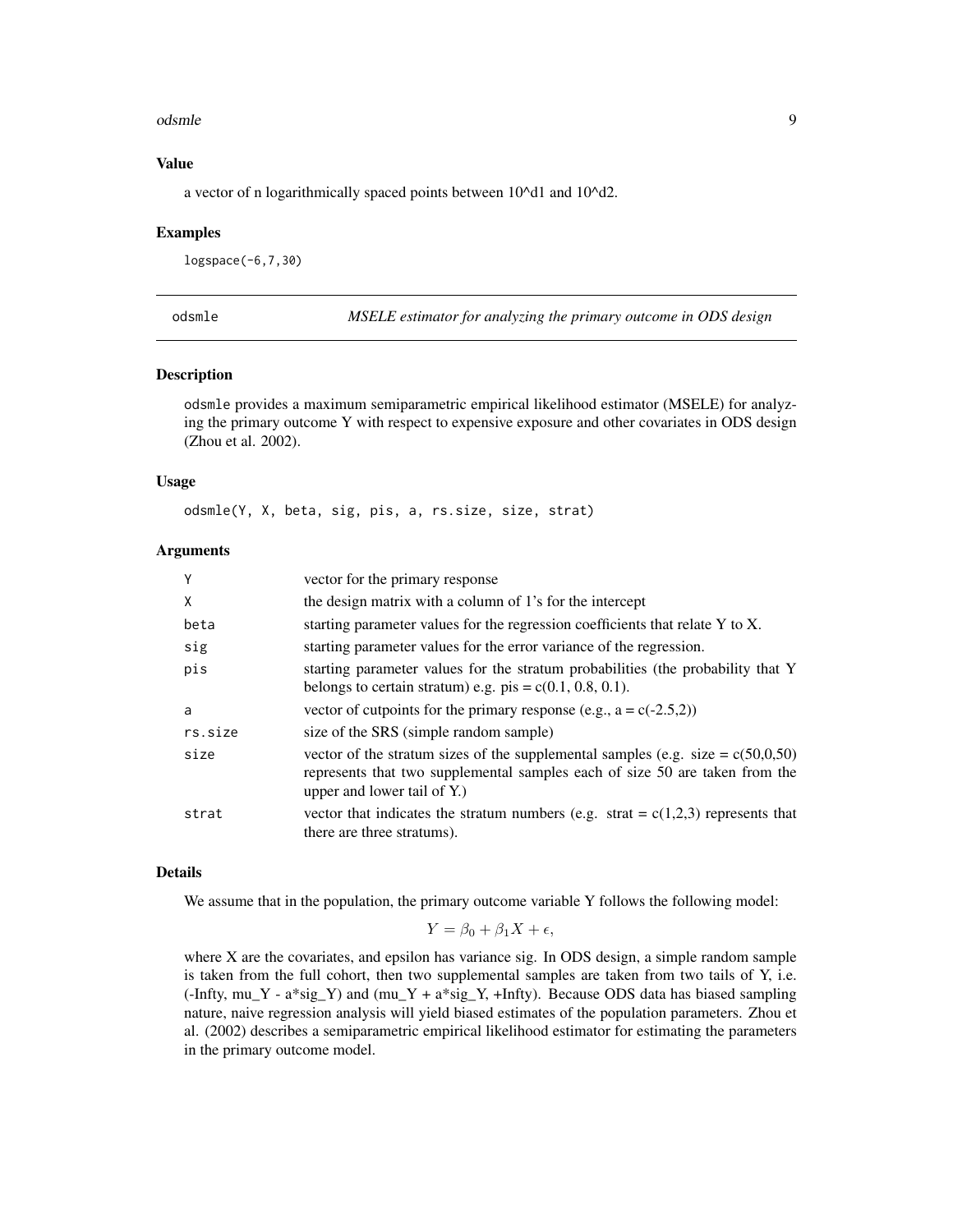# <span id="page-9-0"></span>Value

A list which contains the parameter estimates for the primary response model:

$$
Y = \beta_0 + \beta_1 X + \epsilon,
$$

where epsilon has variance sig. The list contains the following components:

| beta     | parameter estimates for beta                   |
|----------|------------------------------------------------|
| sig      | estimates for sig                              |
| pis      | estimates for the stratum probabilities        |
| grad     | gradient                                       |
| hess     | hessian                                        |
| converge | whether the algorithm converges: True or False |
|          | Number of iterations                           |

# Examples

```
library(ODS)
# take the example data from the ODS package
# please see the documentation for details about the data set ods_data
Y \leftarrow \text{ods_data}[, 1]X \leftarrow \text{cbind}(\text{rep}(1, \text{length}(Y)), \text{ods\_data}[, 2:5])# use the simple random sample to get an initial estimate of beta, sig #
# perform an ordinary least squares #
SRS <- ods_data[1:200,]
OLS.srs \leq Im(SRS[, 1] \approx SRS[, 2:5]OLS.srs.summary <- summary(OLS.srs)
beta <- coefficients(OLS.srs)
sig <- OLS.srs.summary$sigma^2
pis <- c(0.1,0.8,0.1)
# the cut points for this data is Y < 0.162, Y > 2.59.
a \leftarrow c(0.162, 2.59)rs.size <- 200
size <- c(100,0,100)
strat <-c(1,2,3)odsmle(Y,X,beta,sig,pis,a,rs.size,size,strat)
```
ods\_data *Data example for analyzing the primary response in ODS design*

# Description

Data example for analyzing the primary response in ODS design (zhou et al. 2002)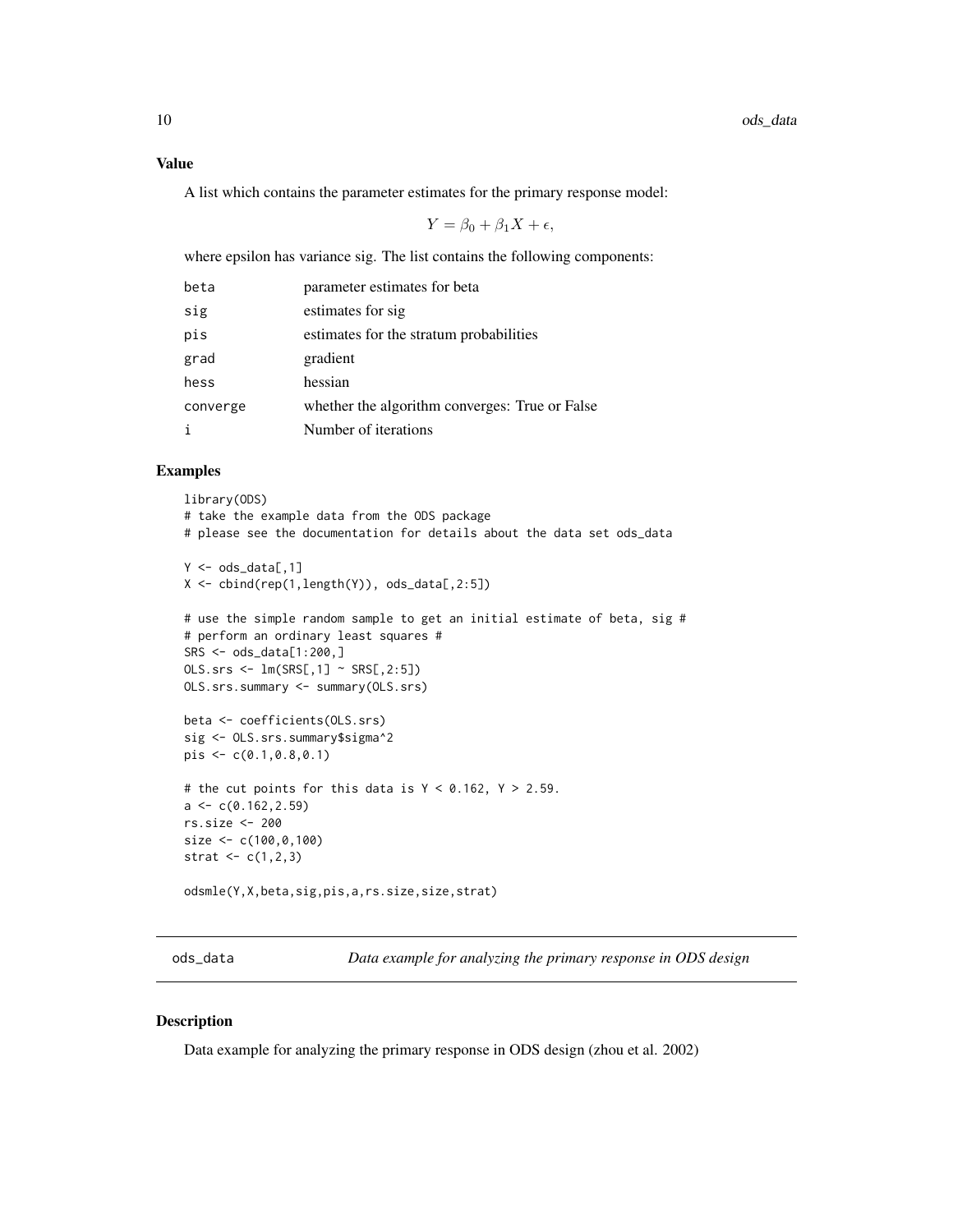#### <span id="page-10-0"></span>Usage

ods\_data

#### Format

A matrix with 400 rows and 5 columns. The first 200 observations are from the simple random sample, while 2 supplemental samples each with size 100 are taken from one standard deviation above the mean and below the mean, i.e.  $(Y1 < 0.162)$  and  $(Y1 > 2.59)$ .

Y1 primary outcome for which the ODS sampling scheme is based on

X expensive exposure

Z1 a simulated covariate

Z2 a simulated covariate

Z3 a simulated covariate

#### Source

A simulated data set

ods\_data\_secondary *Data example for the secondary analysis in ODS design*

# Description

Data example for the secondary analysis in ODS design

#### Usage

ods\_data\_secondary

# Format

A matrix with 3000 rows and 7 columns:

- subj\_ind An indicator variable for each subject:  $1 = SRS$ ,  $2 = \text{lowerODS}$ ,  $3 = \text{upperODS}$ ,  $0 =$ NVsample
- Y1 primary outcome for which the ODS sampling scheme is based on
- Y2 a secondary outcome
- X expensive exposure
- Z1 a simulated covariate
- Z2 a simulated covariate
- Z3 a simulated covariate

# Source

A simulated data set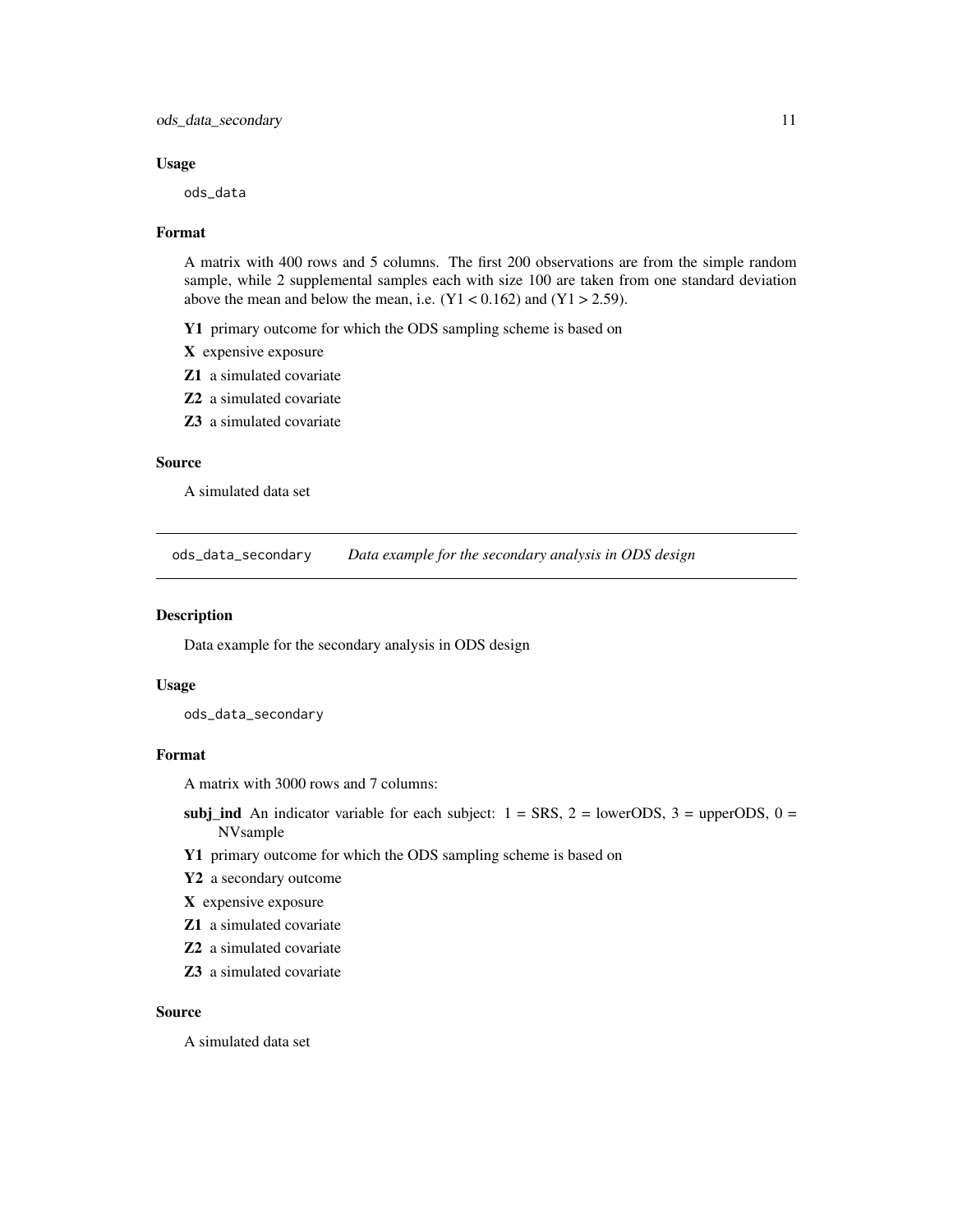<span id="page-11-0"></span>

# Description

quantileknots creates knots at sample quantiles

# Usage

quantileknots(x, nknots, boundstab)

# Arguments

| x.        | a vector. The knots are at sample quantiles of x.                                                                                                                                                                                           |
|-----------|---------------------------------------------------------------------------------------------------------------------------------------------------------------------------------------------------------------------------------------------|
| nknots    | number of knots                                                                                                                                                                                                                             |
| boundstab | parameter for boundary stability. The default is 0. If boundstab $= 1$ , then<br>nknots+2 knots are created and the first and last are deleted. This mitigates<br>the extra variability of regression spline estimates near the boundaries. |

# Value

a vector of knots at sample quantiles of x.

# Examples

library(ODS)

 $x \leq -c(1, 2, 3, 4, 5)$ quantileknots(x, 3, 0)

se.spmle *standard error for MSELE estimator*

# Description

se.spmle calculates the standard error for MSELE estimator in Zhou et al. 2002

# Usage

se.spmle(y, x, beta, sig, pis, a, N.edf, rhos, strat, size.nc)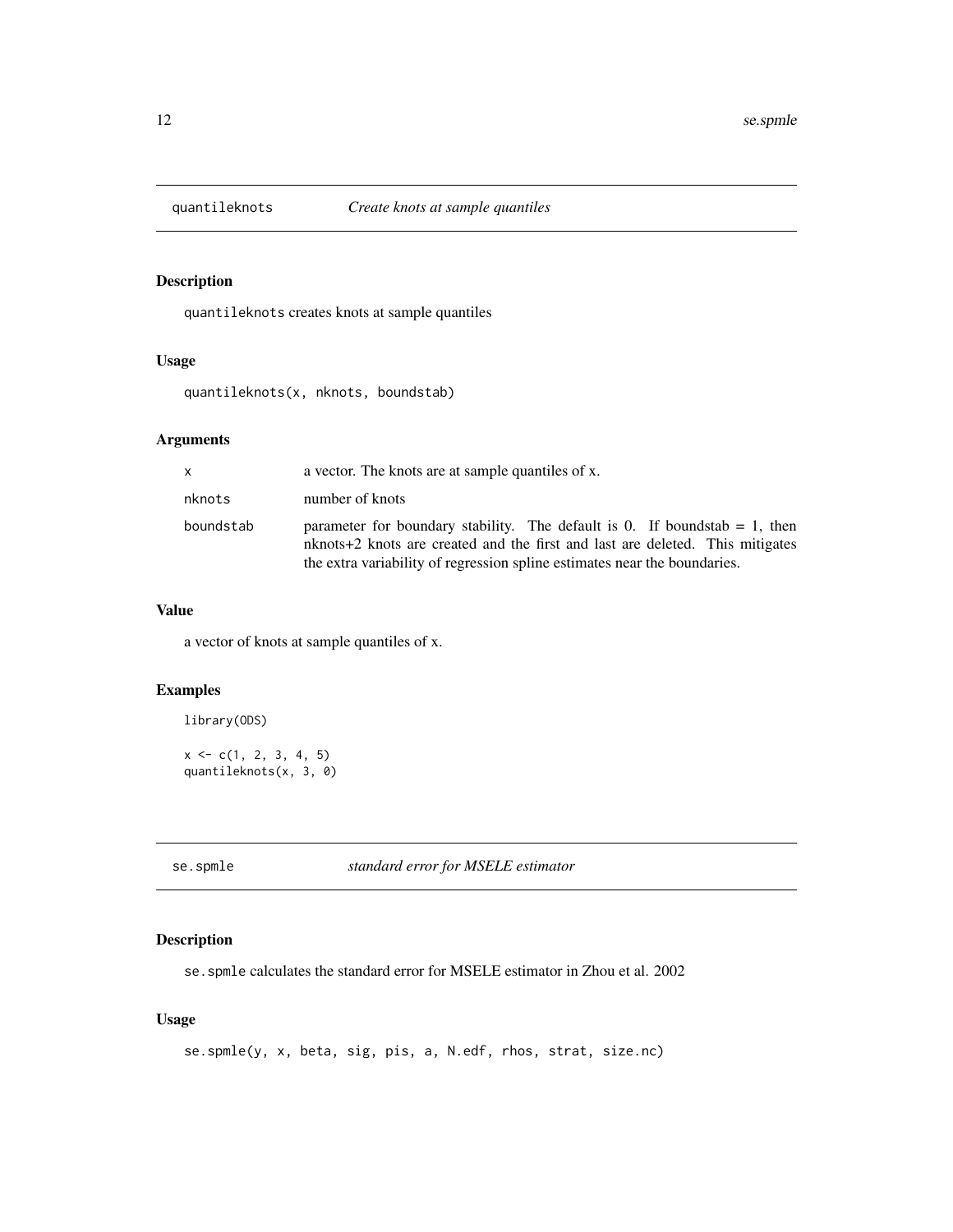#### se.spmle to the set of the set of the set of the set of the set of the set of the set of the set of the set of the set of the set of the set of the set of the set of the set of the set of the set of the set of the set of t

# Arguments

| y       | vector of the primary response                                                                                                                                                                                                       |
|---------|--------------------------------------------------------------------------------------------------------------------------------------------------------------------------------------------------------------------------------------|
| x       | the design matrix with a column of 1's for the intercept                                                                                                                                                                             |
| beta    | final estimates of the regression coefficients obtained from odsmle                                                                                                                                                                  |
| sig     | final estimate of the error variance obtained from odsmle                                                                                                                                                                            |
| pis     | final estimates of the stratum probabilities obtained from odsmle                                                                                                                                                                    |
| a       | vector of cutpoints for the primary response (e.g., $a = c(-2.5,2)$ )                                                                                                                                                                |
| N.edf   | should be the size of the SRS (simple random sample)                                                                                                                                                                                 |
| rhos    | which is size/pis, where size is a vector representing the stratum sizes of sup-<br>plemental samples. e.g. size = $c(100, 0, 100)$ , and pis are the final estimates<br>obtained from odsmle.                                       |
| strat   | vector that indicates the stratum numbers of supplemental samples, except that<br>you should only list stratum with size $> 0$ . (e.g. if the supplemental size is $c(100, 00)$<br>0, 100), then the strat vector should be $c(1,3)$ |
| size.nc | total size of the validation sample (SRS plus supplemental samples)                                                                                                                                                                  |
|         |                                                                                                                                                                                                                                      |

# Value

A list which contains the standard error estimates for betas in the model :

$$
Y = \beta_0 + \beta_1 X + \epsilon,
$$

where epsilon has variance sig.

```
library(ODS)
# take the example data from the ODS package
# please see the documentation for details about the data set ods_data
Y \leftarrow \text{ods\_data[, 1}X \leftarrow \text{cbind}(\text{rep}(1, \text{length}(Y)), \text{ods\_data}[, 2:5])# use the simple random sample to get an initial estimate of beta, sig #
# perform an ordinary least squares #
SRS <- ods_data[1:200,]
OLS.srs \leq Im(SRS[, 1] \approx SRS[, 2:5]OLS.srs.summary <- summary(OLS.srs)
beta <- coefficients(OLS.srs)
sig <- OLS.srs.summary$sigma^2
pis <- c(0.1,0.8,0.1)
# the cut points for this data is Y < 0.162, Y > 2.59.
a \leftarrow c(0.162, 2.59)rs.size <- 200
size <- c(100,0,100)
strat <-c(1,2,3)
```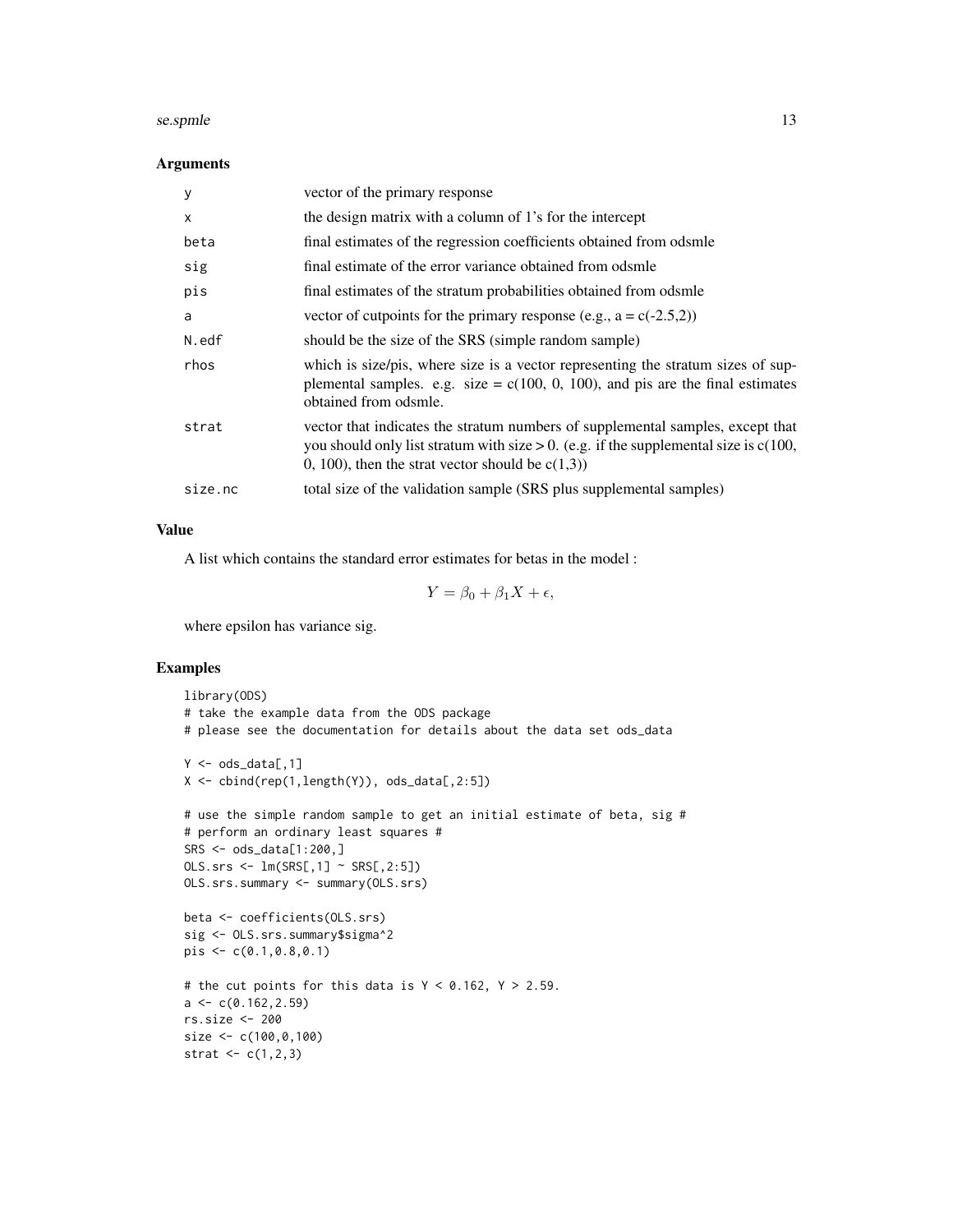```
# obtain the parameter estimates
ODS.model = odsmle(Y,X,beta,sig,pis,a,rs.size,size,strat)
# calculate the standard error estimate
y \leq - Yx < - Xbeta <- ODS.model$beta
sig <- ODS.model$sig
pis <- ODS.model$pis
a \leftarrow c(0.162, 2.59)N.edf <- rs.size
rhos <- size/pis
strat \leq c(1,3)size.nc <- length(y)
se = se.spmle(y, x, beta, sig, pis, a, N.edf, rhos, strat, size.nc)
# summarize the result
ODS.tvalue <- ODS.model$beta / se
ODS.pvalue <- 2 * pt( - abs(ODS.tvalue), sum(rs.size, size)-2)
ODS.results <- cbind(ODS.model$beta, se, ODS.tvalue, ODS.pvalue)
dimnames(ODS.results)[[2]] <- c("Beta","SEbeta","tvalue","Pr(>|t|)")
row.names(ODS.results) <- c("(Intercept)","X","Z1","Z2","Z3")
ODS.results
```
secondary\_casecohort *Secondary analysis in case-cohort data*

### Description

secondary\_casecohort performs the secondary analysis which describes the association between a continuous secondary outcome and the expensive exposure for case-cohort data.

#### Usage

```
secondary_casecohort(SRS, CCH, NVsample, Z1.dim, Z2.dim, Z3.dim)
```
#### Arguments

SRS A data frame for subjects in the simple random sample. The first column is T: observation time for time-to-event outcome. The second column is Delta: the event indicator. The thid column is Y2: the continuous scale secondary outcome. The fourth column is X: the expensive exposure. Starting from the fifth column to the end are Z1, Z2 and Z3. Z1 is the set of covariates that are included in the linear regression model of the secondary outcome. Z2 is the set of covariates that are included in the Cox model (the proportional hazards model

<span id="page-13-0"></span>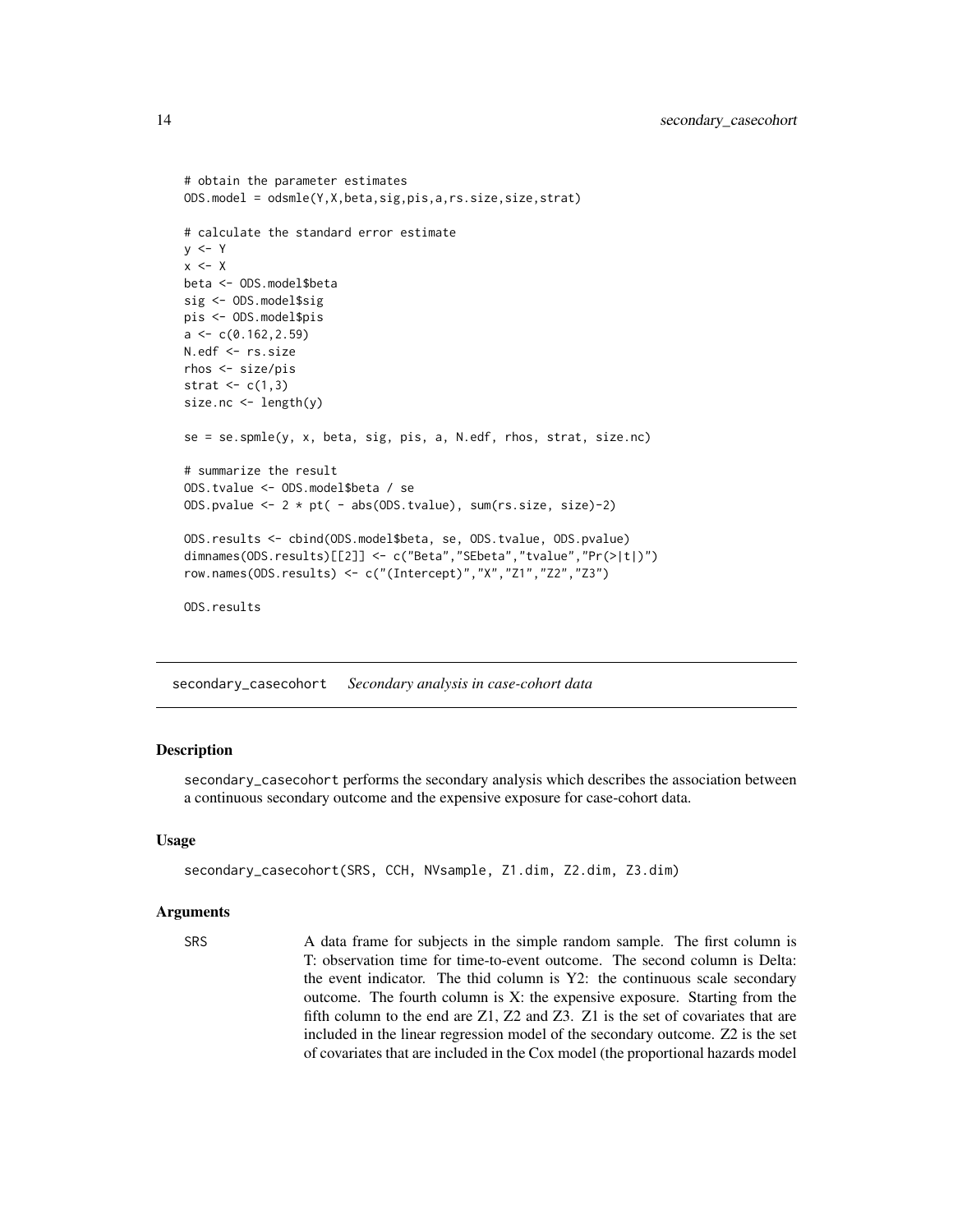|            | which relates the primary failure time to covariates). Z3 is the set of covariates<br>that are related to the conditional distribution of X given other covariates.                                                                                                                                                                      |
|------------|------------------------------------------------------------------------------------------------------------------------------------------------------------------------------------------------------------------------------------------------------------------------------------------------------------------------------------------|
| <b>CCH</b> | A data frame for subjects in the case-cohort sample. The case-cohort sample<br>includes the simple random sample (SRS) and the supplemental cases. The data<br>structure is the same as SRS.                                                                                                                                             |
| NVsample   | A data frame for subjects in the non-validation sample. Subjects in the non-<br>validation sample don't have the expensive exposure X measured. The data<br>structure is the following: The first column is T. The second column is Delta.<br>The thid column is Y2. Starting from the fourth column to the end are Z1, Z2<br>and $Z3$ . |
| Z1.dim     | Dimension of Z1.                                                                                                                                                                                                                                                                                                                         |
| Z2.dim     | Dimension of Z2.                                                                                                                                                                                                                                                                                                                         |
| Z3.dim     | Dimension of $Z3$ . Note here that the algorithm requires $Z3$ to be discrete and not<br>high-dimensional, because we use the SRS sample to estimate the conditional<br>distribution of X given other covariates.                                                                                                                        |

# Value

A list which contains parameter estimates, estimated standard error for the primary outcome model:

$$
\lambda(t) = \lambda_0(t) \exp \gamma_1 Y_2 + \gamma_2 X + \gamma_3 Z2,
$$

and the secondary outcome model:

$$
Y_2 = \beta_0 + \beta_1 X + \beta_2 Z_1.
$$

The list contains the following components:

|              | gamma_paramEst parameter estimates for gamma in the primary outcome model    |
|--------------|------------------------------------------------------------------------------|
| gamma_stdErr | estimated standard error for gamma in the primary outcome model              |
|              | beta_parametreum parameter estimates for beta in the secondary outcome model |
| beta stdErr  | estimated standard error for beta in the secondary outcome model             |

```
library(ODS)
# take the example data from the ODS package
# please see the documentation for details about the data set casecohort_data_secondary
data <- casecohort_data_secondary
# obtain SRS, CCH and NVsample from the original cohort data based on subj_ind
SRS <- data[data[,1]==1, 2:ncol(data)]
CCH <- data[data[,1]==1 | data[,1]==2, 2:ncol(data)]
NVsample <- data[data[,1]==0, 2:ncol(data)]
# delete the fourth column (columns for X) from the non-validation sample
NVsample <- NVsample[,-4]
```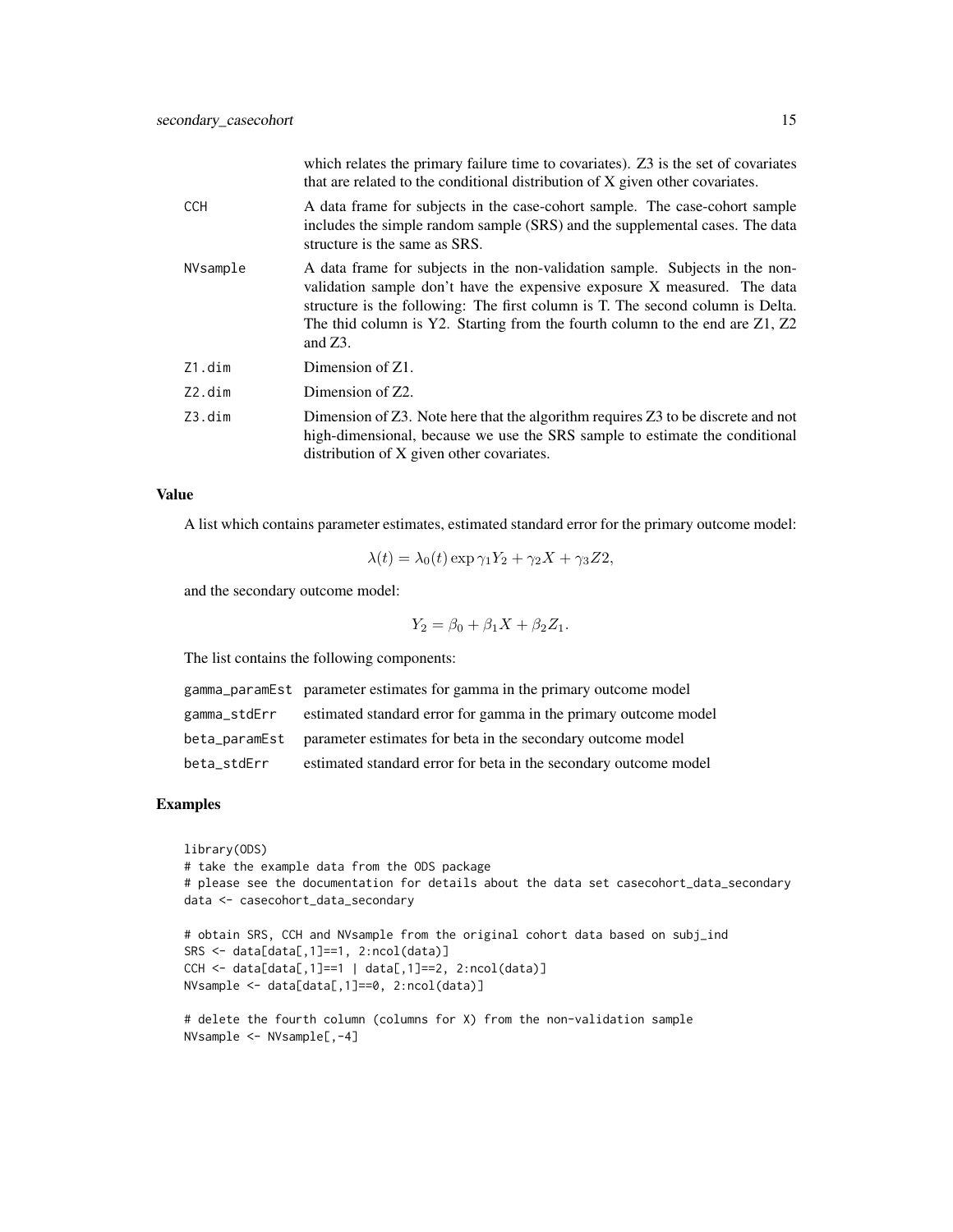```
Z1.dim <- 4
Z2.dim <- 3
Z3.dim <- 3
secondary_casecohort(SRS, CCH, NVsample, Z1.dim, Z2.dim, Z3.dim)
```

```
secondary_ODS Secondary analysis in ODS design
```
#### Description

secondary\_ODS performs the secondary analysis which describes the association between a continuous scale secondary outcome and the expensive exposure for data obtained with ODS (outcome dependent sampling) design.

# Usage

secondary\_ODS(SRS, lowerODS, upperODS, NVsample, cutpoint, Z.dim)

#### Arguments

| <b>SRS</b> | A data matrix for subjects in the simple random sample. The first column is<br>Y1: the primary outcome for which the ODS scheme is based on. The second<br>column is Y2: a secondary outcome. The third column is X: the expensive<br>exposure. Starting from the fourth column to the end is Z: other covariates. |
|------------|--------------------------------------------------------------------------------------------------------------------------------------------------------------------------------------------------------------------------------------------------------------------------------------------------------------------|
| lowerODS   | A data matrix for supplemental samples taken from the lower tail of Y1 (eg. Y1)<br>$\langle$ a). The data structure is the same as SRS.                                                                                                                                                                            |
| upperODS   | A data matrix for supplemental samples taken from the upper tail of Y1 (eg. Y1)<br>$>$ b). The data structure is the same as SRS.                                                                                                                                                                                  |
| NVsample   | A data matrix for subjects in the non-validation sample. Subjects in the non-<br>validation sample don't have the expensive exposure X measured. The data<br>structure is the same as SRS, but the third column (which represents $X$ ) has<br>values NA.                                                          |
| cutpoint   | A vector of length two that represents the cut off points for the ODS design. eg.<br>cutpoint $\langle \cdot, c(a,b) \rangle$ . In the ODS design, a simple random sample is taken from the<br>full cohort, then two supplemental samples are taken from ${Y1 < a}$ and ${Y1 > a}$<br>b}, respectively.            |
| Z.dim      | Dimension of the covariates Z.                                                                                                                                                                                                                                                                                     |

# Value

A list which contains parameter estimates, estimated standard error for the primary outcome model:

$$
Y_1 = \beta_0 + \beta_1 X + \beta_2 Z,
$$

and the secondary outcome model:

 $Y_2 = \gamma_0 + \gamma_1 X + \gamma_2 Z.$ 

The list contains the following components:

<span id="page-15-0"></span>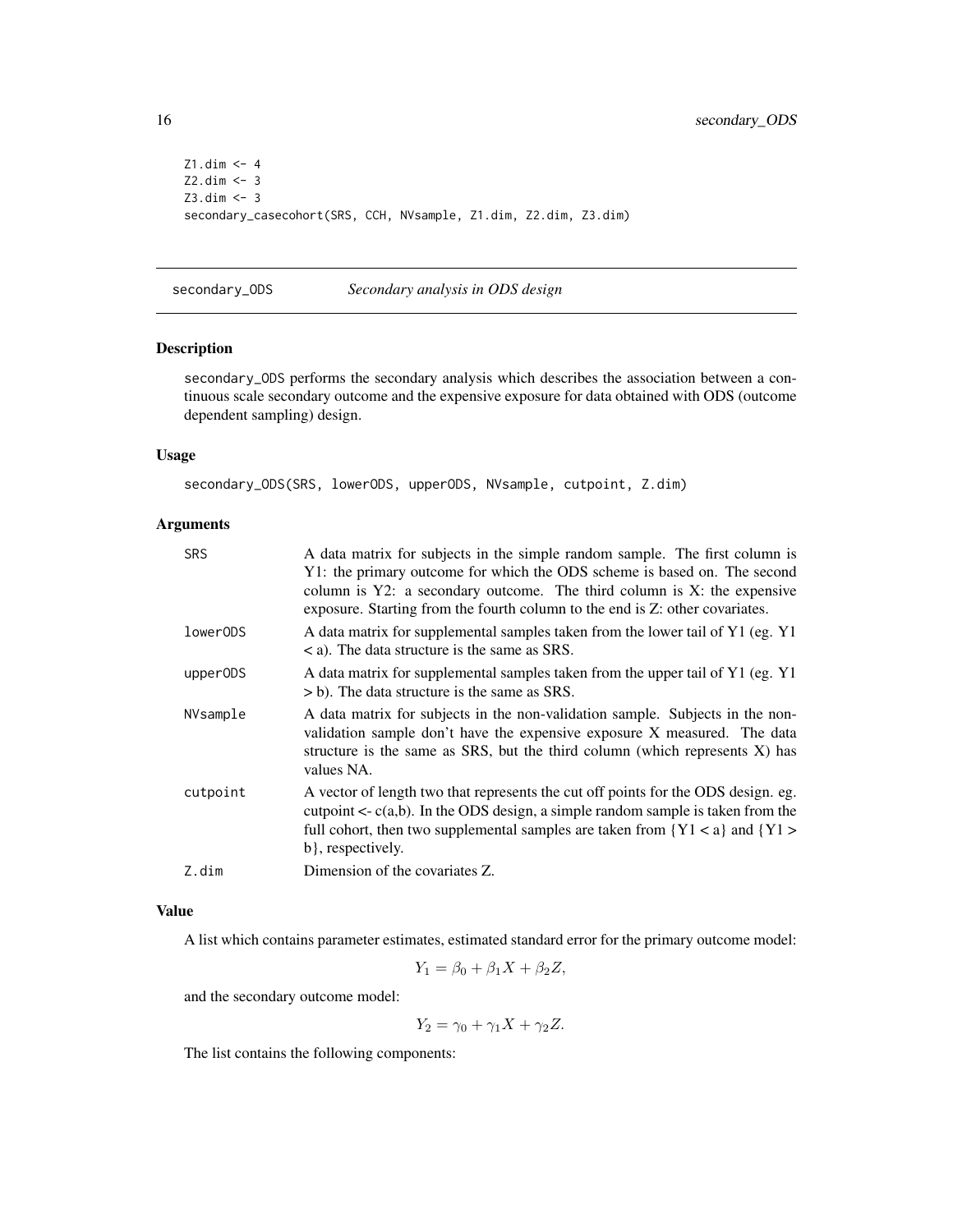|             | beta_parametral parameter estimates for betain the primary outcome model       |
|-------------|--------------------------------------------------------------------------------|
| beta_stdErr | estimated standard error for beta in the primary outcome model                 |
|             | gamma_paramEst parameter estimates for gamma in the secondary outcome model    |
|             | gamma_stdErr estimated standard error for gamma in the secondary outcome model |

```
library(ODS)
# take the example data from the ODS package
# please see the documentation for details about the data set ods_data_secondary
data <- ods_data_secondary
# divide the original cohort data into SRS, lowerODS, upperODS and NVsample
SRS <- data[data[,1]==1,2:ncol(data)]
lowerODS <- data[data[,1]==2,2:ncol(data)]
upperODS <- data[data[,1]==3,2:ncol(data)]
NVsample <- data[data[,1]==0,2:ncol(data)]
# obtain the cut off points for ODS design. For this data, the ODS design
# uses mean plus and minus one standard deviation of Y1 as cut off points.
meanY1 <- mean(data[,2])
sdY1 \leftarrow sd(data[, 2])cutpoint <- c(meanY1-sdY1, meanY1+sdY1)
# the data matrix SRS has Y1, Y2, X and Z. Hence the dimension of Z is ncol(SRS)-3.
Z.dim <- ncol(SRS)-3
secondary_ODS(SRS, lowerODS, upperODS, NVsample, cutpoint, Z.dim)
```